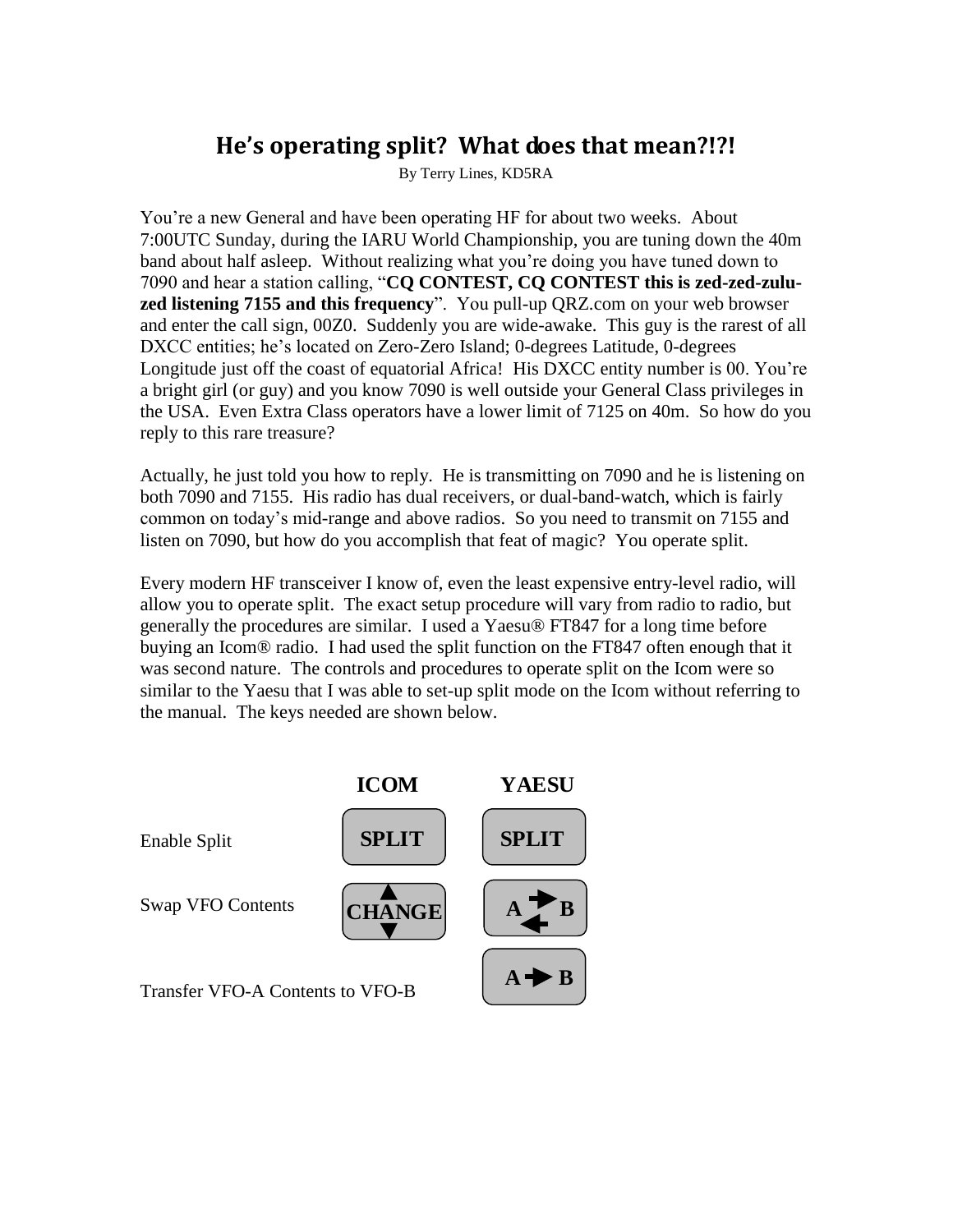You may have noticed that your radio has two VFO displays but you never concerned yourself with why. When you rotate the tuning knob only one of the two VFO displays changes frequency and that's all that matters. An example for the Icom VFO display placement is shown below. When the tuning dial is rotated the upper VFO display (VFO-A) changes.



If you enable the split function by pressing the "Split" key shown previously, the display changes. You will now transmit on VFO-B.

```
 VFO-A 7.090.000 LSB
TX VFO-B 14.255.000 USB
```
The display above indicates that you will now transmit on 14.255 MHz. If you rotate the tuning knob the upper VFO display (VFO-A) is still the display which changes. But 7.090 MHz is not the frequency we want to change. So set VFO-A back to 7.090 MHz.

If you press the "Swap VFO Contents" button the display will appear as below.



The contents of VFO-A have been swapped with those of VFO-B. The set-up shown above isn't what we want, but we are getting closer. The upper VFO display is the display effected by the radio's tuning functions. First we need to change VFO-A from 20m to 40m. On my Icom I need to press the  $[7, 3]$  key to select the 7 MHz band (40m). The display would look like the following.



Closer, but not exactly what we want. Rotate the tuning dial to set VFO-A to 7.155 MHz. Remember, the main VFO display is always the display effected by tuning functions of the radio. In this case, the upper VFO display is the main display. After tuning to 7.155 MHz the display should appear as below.

| <b>VFO-A 7.155.000 LSB</b><br><b>TX</b> VFO-B 7.090.000 USB |
|-------------------------------------------------------------|

The display above is exactly opposite of what you wanted to accomplish; you want to transmit on 7.155 and receive on 7.090. Press the "Swap VFO Contents" button again, the display will appear as below.

| $\bf VFO-A$ 7.090.000 LSB      |
|--------------------------------|
| $\vert$ TX VFO-B 7.155.000 USB |